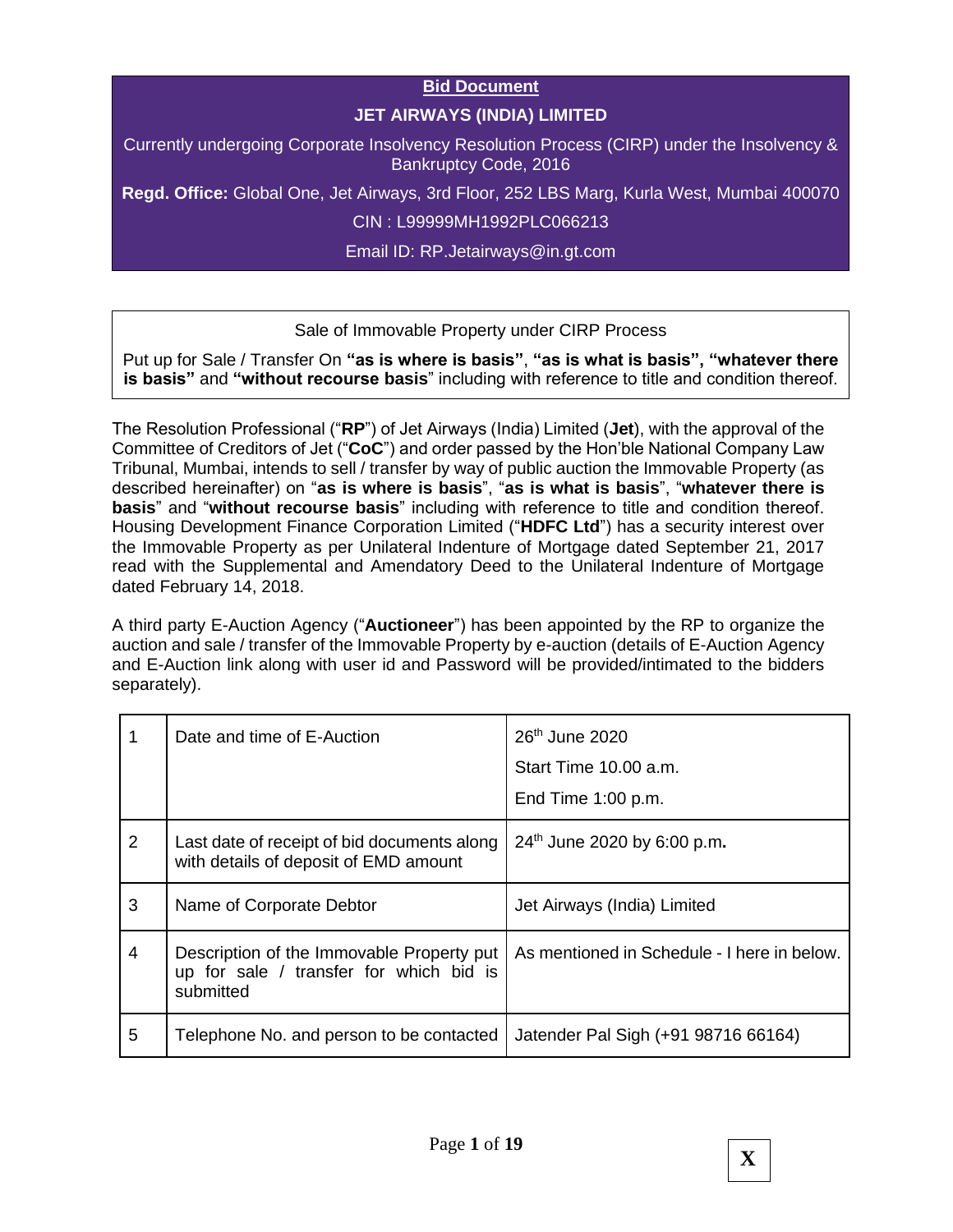| 6  | Date of Inspection of Immovable Property<br>[Note: To be re - considered if lockdown<br>subsists] | $19th$ June 2020<br>11.00 a.m. to 1.00 p.m.      |
|----|---------------------------------------------------------------------------------------------------|--------------------------------------------------|
| 7  | Mode of Payment                                                                                   | NEFT/RTGS (DD/Cheque will not<br>be<br>accepted) |
| 8  | Reserve Price                                                                                     | INR 490,00,00,000                                |
| 9  | Earnest Money Deposit (" <b>EMD</b> ")                                                            | INR 25,00,00,000                                 |
| 10 | Date of e-auction                                                                                 | 26 <sup>th</sup> June 2020                       |

John ...........

**Ashish Chhawchharia**  (IBBI/IPA-001/IP-P00294/2017-18/10538) **Resolution Professional for Jet Airways (India) Limited E: [RP.JetAirways@in.gt.com](mailto:RP.JetAirways@in.gt.com)** Registered with IBBI: Date - 13<sup>th</sup> June 2020 **Grant Thornton, 10 C Hungerford Street, Kolkata – 700017<br>E: ashish.chhawchharia@in.gt.com** E: [ashish.chhawchharia@in.gt.com](mailto:ashish.chhawchharia@in.gt.com)

Page **2** of **19**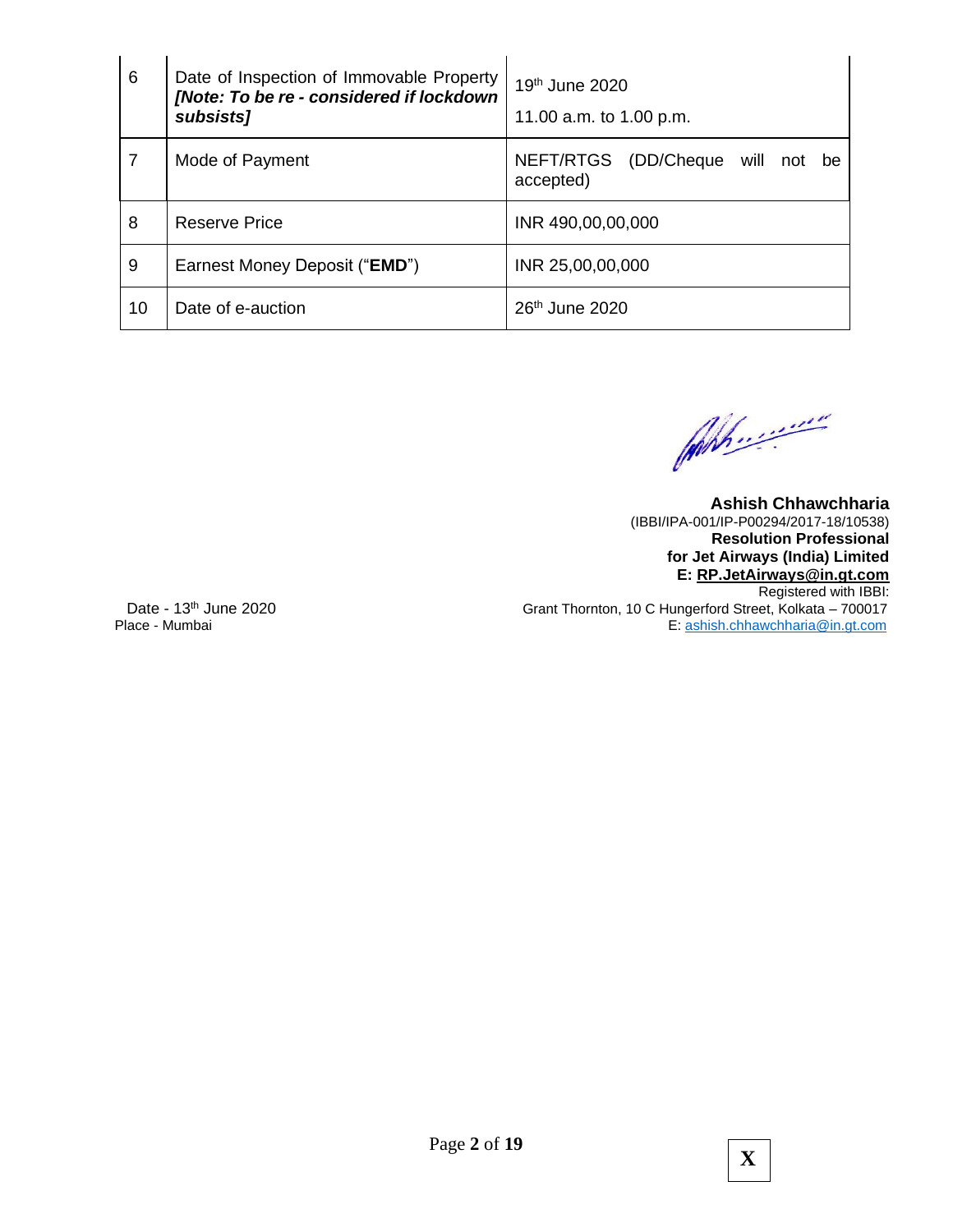## **E-AUCTION BID DOCUMENT**

## **(Read carefully the terms and conditions of sale / transfer before filling-up and submitting the bid)**

#### **Dear Sir,**

#### I/We \_\_\_\_\_\_\_\_\_\_\_\_\_\_\_\_\_\_\_\_\_\_\_\_\_\_\_\_\_\_\_\_\_\_\_\_\_\_\_\_\_\_\_\_\_\_\_\_\_\_\_\_\_\_\_\_\_\_\_\_\_\_\_\_\_\_\_\_\_\_\_

hereby express my/our willingness to participate in the auction notified vide your sale notice dated 13<sup>th</sup> June 2020 published in Newspapers viz: Financial express, Free Press journal and Local regional newspaper (Marathi) dated 13<sup>th</sup> June 2020 for the property described as mentioned in Schedule - I herein below (hereinafter referred to as the "**Immovable Property**"). I/We submit bid and details of Earnest Money Deposit ("**EMD**") and other relevant details for the purpose of participating in the e-auction process for sale / transfer of the Immovable Property.

| $\mathbf{1}$   | Name of the Bidder                                                                                                                             |                                                                                                                       |  |
|----------------|------------------------------------------------------------------------------------------------------------------------------------------------|-----------------------------------------------------------------------------------------------------------------------|--|
|                |                                                                                                                                                |                                                                                                                       |  |
| 2              | Constitution (Please tick the<br>one applicable and annex<br>copy of the constitution<br>documents and certificate of<br>registration, if any) | Individual/HUF/ Proprietary Concern/Partnership Firm/<br>Private Ltd. Co./ Public Ltd Co.                             |  |
| 3              | <b>Address for Communication</b>                                                                                                               |                                                                                                                       |  |
| $\overline{4}$ | Mobile Number*                                                                                                                                 |                                                                                                                       |  |
| 5              | E mail id**                                                                                                                                    |                                                                                                                       |  |
| 6              | Name, address<br>and<br>telephone number of contact<br>person                                                                                  |                                                                                                                       |  |
| $\overline{7}$ | EMD:                                                                                                                                           | $Rs.$ [ $\bullet$ ]                                                                                                   |  |
|                |                                                                                                                                                | (In Words) Rupees                                                                                                     |  |
|                | Details of EMD Payment                                                                                                                         | <u> 1980 - Johann Barn, mars ann an t-Amhain Aonaichte ann an t-Aonaichte ann an t-Aonaichte ann an t-Aonaichte a</u> |  |
| 8              |                                                                                                                                                | RTGS UTR No. _______________________________                                                                          |  |
|                |                                                                                                                                                | Dated.                                                                                                                |  |
|                |                                                                                                                                                |                                                                                                                       |  |
|                |                                                                                                                                                |                                                                                                                       |  |
|                |                                                                                                                                                | In favour of [ $\bullet$ ] A/C No.                                                                                    |  |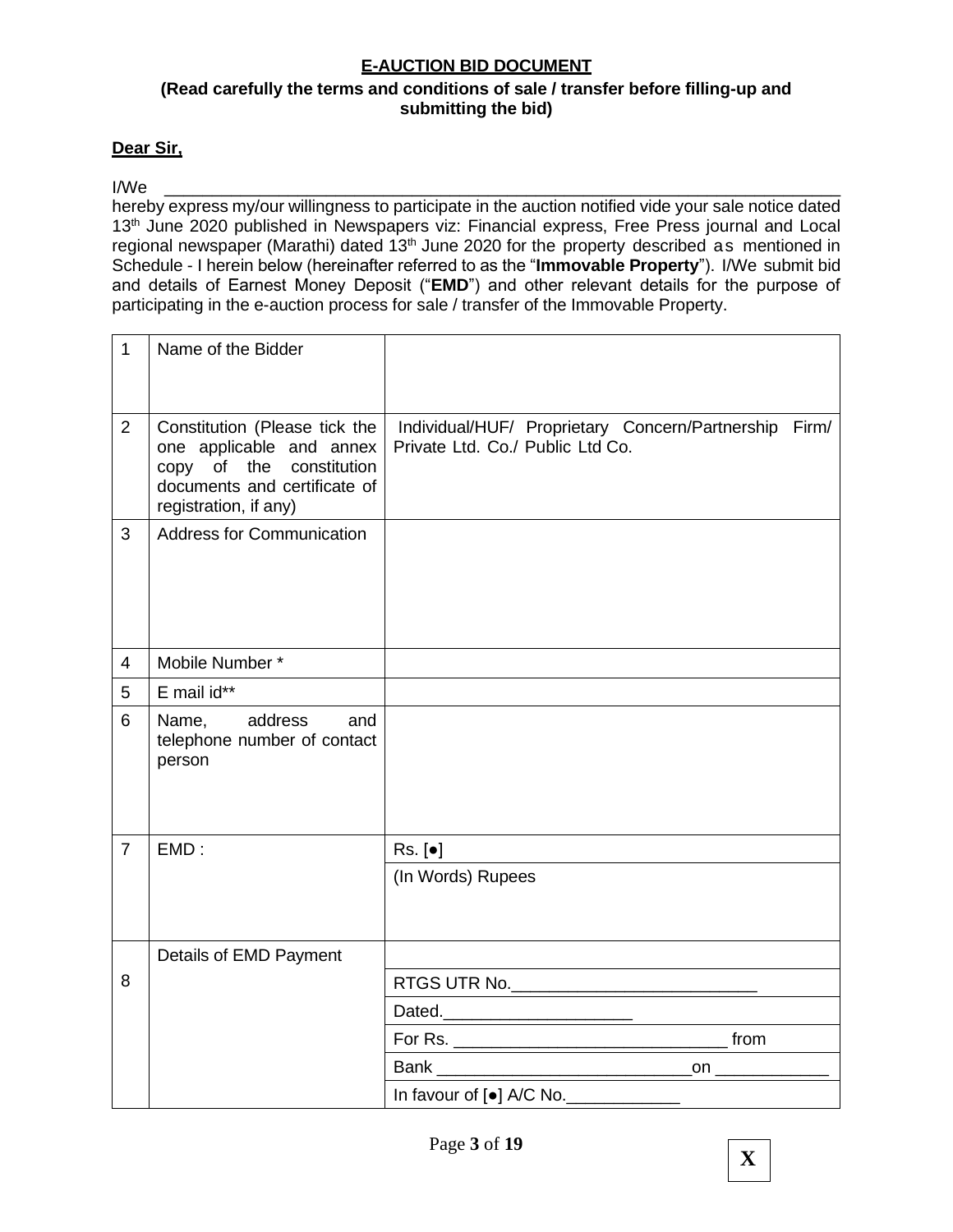| 9  | Details of bank account of<br>bidder where EMD to be<br>refunded<br>in case<br>of<br>unsuccessful bidder | Name<br>bank.     | and | Address | οf | the |
|----|----------------------------------------------------------------------------------------------------------|-------------------|-----|---------|----|-----|
|    |                                                                                                          | A/C No.           |     |         |    |     |
|    |                                                                                                          |                   |     |         |    |     |
|    |                                                                                                          | <b>IFSC Code.</b> |     |         |    |     |
| 10 | Proof of Identification***                                                                               |                   |     |         |    |     |

We are not an ineligible person in terms of provisions of Section 29A of the IBC. We are a 'fit and proper' person and do not suffer from any legal disability under the applicable laws and any material adverse change affecting ineligibility in terms of provisions of Section 29A of the IBC shall be intimated immediately to the RP.

| X           |        | (Signature of the Bidder(s))<br>(With Company Seal) |
|-------------|--------|-----------------------------------------------------|
| $\mathbf X$ |        | (Full Name of the Bidder(s))                        |
|             | Place: |                                                     |
|             | Date:  |                                                     |

\* & \*\*mandatory as user Id, password and other communication required for e-bidding would be provided through emails/mobile.

\*\*\*Please refer to the **Instructions for Filling Bid Document.**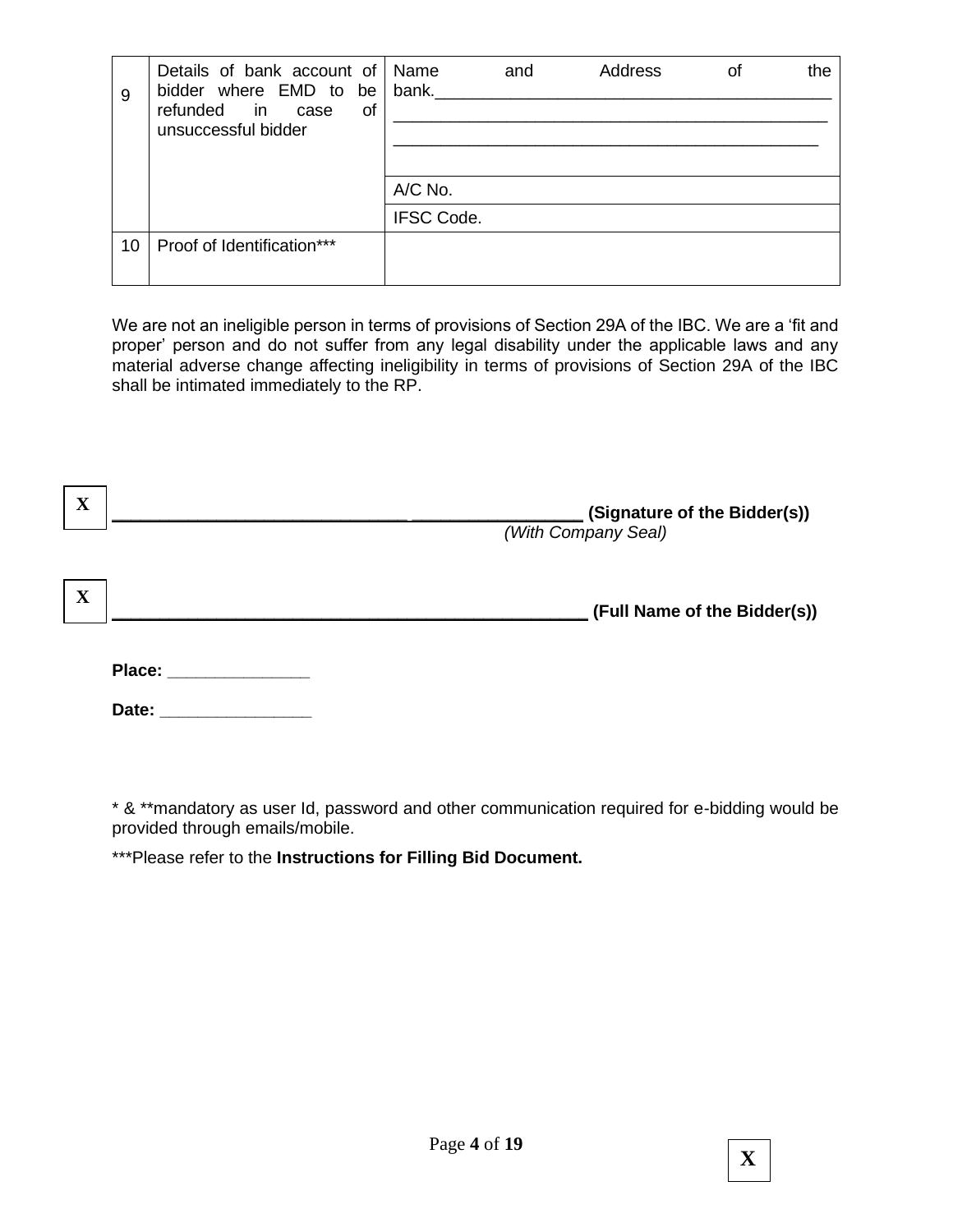## **DISCLOSURES, TERMS & CONDITIONS OF AUCTION SALE**

Unless the context otherwise requires under the terms and conditions of the auction sale:

"Auction" shall be deemed to mean the e-auction to be conducted on 26<sup>th</sup> June 2020 for sale / transfer of the Immovable Property.

**"Bid Documents"** shall be deemed to mean and include the Sale Notice, this Bid Document, declarations, Offer Acceptance Letter, undertakings, affidavits and any other documents and writings as may be required to be submitted by the Bidder(s) to the RP for the purpose of participating in the Auction.

**"Bidder(s)"** shall be deemed to mean such persons / entities participating in the Auction who have been approved by the RP and accordingly have been provided with User ID and Password and shall include his/her/their/its legal heirs, legal representatives and successors.

"**Proposed Purchaser**" shall be deemed to mean such Bidder whose bid has been accepted and who has received the Offer Acceptance Letter from the RP.

**"Sale Notice"** means the auction sale notice published in the Financial express, Free Press Journal and Local regional newspaper (Marathi) on 13<sup>th</sup> June 2020, having circulation in Maharashtra (for regional) and all over India (for Others), for inviting bids from the public for sale of Immovable Property.

**"Terms and conditions of sale / transfer"** shall include without limitation the terms, conditions and disclaimers stipulated / embodied whether in this Bid Document, declaration, Offer Acceptance Letter, Sale Notice, affidavits, undertaking etc. as amended from time to time and every other document and writing as may be executed or caused to be executed by the bidder(s) / purchaser(s) forming an integral part of the Bid Document.

- 1. The bid document shall be in the form prescribed in the E-auction Bid Document only. The Eauction **Bid Document duly complete in all respects along with other Bid Documents should be e-mailed to Rp.jetairways@in.gt.com and original documents should be** submitted in a **SEALED ENVELOPE** and superscribed with the words "Bid Document from Mr/ Mrs./ Ms/ M/s. [**Name of the Bidder(s)**] for purchase of the Immovable Property of Jet Airways (India) Limited at "Jet Airways Godrej BKC". The following should also be written on the envelope i) Address of the Bidder ii) Contact Numbers (land line and mobile) iii) email ID vi) PAN card number and the envelope should be submitted to Resolution Professional at Global One, Jet Airways, 3rd Floor, 252 LBS Marg, Kurla West, Mumbai 400070**,** on any working day **before the date stipulated in the Sale Notice. Please note that Email ID and Phone number of the prospective bidder are absolutely necessary, as all the relevant communication including allotment of user Id and password will be conveyed through email/SMS.**
- 2. The first bids placed by the Bidders during the e-auction must be for a price at or above the reserve price as indicated in the Sale Notice.
- 3. The intending bidders have to deposit the Earnest Money Deposit ("**EMD**") by way of remittance of funds through RTGS/NEFT to the credit of Jet Airway's Current A/c no. 36035234455 with SBI, Overseas Branch, World Trade Centre, Cuffe parade, Maharashtra, IFSC Code No. SBIN0004791.
- 4. Bid Documents which are conditional and/or which are not accompanied by EMD amount or accompanied by inadequate EMD amount shall be out rightly rejected. Bid documents received

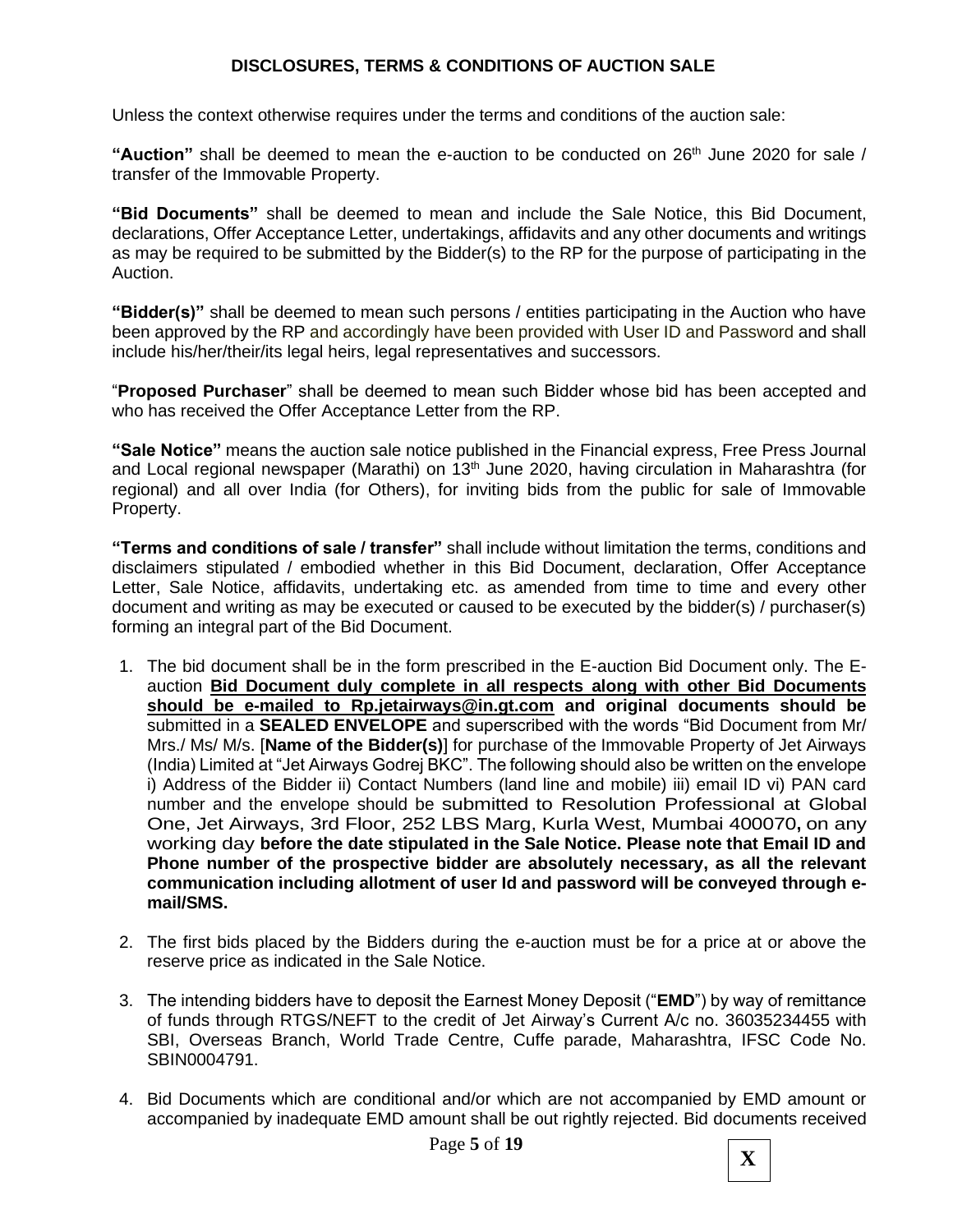after 24<sup>th</sup> June 2020 by 6:00 p.m. may not be considered or entertained. Incomplete Bid Documents shall not be accepted. All bid documents have to be for outright purchase and acquisition of the entire Immovable Property for upfront monetary consideration only.

- 5. Bid documents received from person/applicant who are found to be ineligible person in terms of provisions of Section 29A of the IBC will not be qualified to participate in the e-auction process.
- 6. The Auctioneer would be assisting the RP in conducting the Auction through an e-bidding process. Details of E-bidding along with link of platform and user id and password for logging in shall be communicated to the qualified bidders separately and shall be subject to the terms and conditions for e-bidding as set out herein.
- 7. The Bid documents will be evaluated by the RP in accordance with the terms mentioned in the Bid Documents and accordingly forwarded to the Auctioneer. User Id and password will be allotted by the Auctioneer to only those bidders who fulfill all the terms and conditions of the Auction and have deposited the EMD in entirety. The Bidders shall have an opportunity to participate in the Auction by logging onto the said website and submitting their bids.
- 8. It is advised that the Bidders should contact **(details of contact person will be provided to the qualified bidder)** the Auctioneer sufficiently early & get online e-auction training from them.
- 9. Bidders should not disclose details of **bid / offer amount** to anyone to safeguard its secrecy.
- 10. Bidders have to make their own arrangements for accessing the e-auction site on the date & time as mentioned above. Neither the RP nor the Auctioneer will be responsible for any lapses /failure (internet failure, power failure etc.), during the Auction. In order to ward-off such contingent situations, Bidders are requested to make all the necessary arrangements / alternatives whatever required so that they are able to circumvent such situation and still be able to participate in the Auction successfully.
- 11. The e-bidding would commence and end at the time indicated in the Sale Notice. However, **if a bid is received within five minutes prior to the closing time indicated therein, it would get extended by five minutes every time a bid is offered**. In such a situation, the auction will extend beyond the scheduled closing time and will come to a close if no bids are received in the next 5 minutes after the last bid. The Auction would end if there is no bid for a period exceeding five minutes.
- 12. The slab in multiples of which the bidders will be allowed to improve/increase/enhance the bid shall be at the sole discretion of the RP and the **slab / minimum bid increment amount is Rs. 25,00,000** as has been fixed by the RP. The RP shall have full liberty to revise the slab so fixed at any time before close of the auction / bidding process. No bidder shall be entitled to raise any objection as regards the slab so fixed by the RP.
- 13. The successful bidder i.e., the Proposed Purchaser will be informed about the acceptance of his bid in writing/ by email ("**Offer Acceptance Letter**") by the RP and the amount payable by him towards purchase of the Immovable Property ("**said Consideration**") on the date of completion of the e-bidding. The EMD deposited by the Proposed Purchaser with RP shall be adjusted against the said Consideration. The Proposed Purchaser has to remit the said Consideration less the EMD ("**Balance Consideration**") immediately within 15 days of receipt of the Offer Acceptance Letter. It is the responsibility of the Proposed Purchaser to deduct tax at source (TDS) @ of 1% u/s 194 I/A of Income Tax Act, if applicable.

Out of the Balance Consideration, an amount of Rs. 360,00,00,000/- (Rupees Three Hundred and Sixty Crores) shall be deposited with HDFC Ltd by way of remittance of funds through

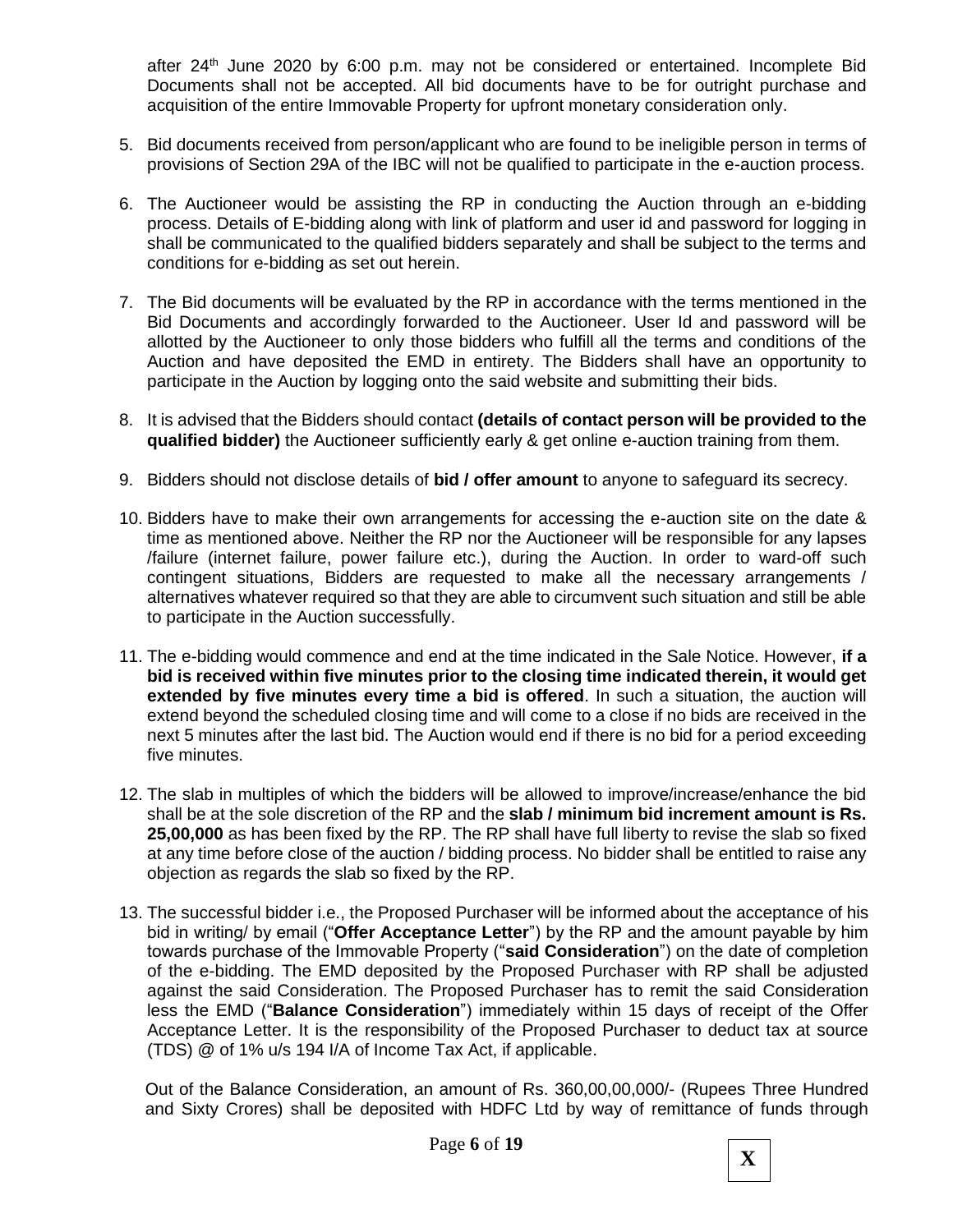RTGS/NEFT to the credit of HDFC Ltd's Current A/c No. 00600350056405 with HDFC Bank Ltd., Fort Branch, IFSC Code No. HDFC0000060. The balance monies (i.e., the said Consideration less the EMD less Rs. 360,00,00,000/-) shall be deposited with the RP by way of remittance of funds through RTGS/NEFT to the credit of Jet Airway's Current A/c no 36035234455 with State Bank of India, Overseas Branch, World Trade Centre, Cuffe parade, Maharashtra IFSC Code No. SBIN0004791.

- 14. If the Balance Consideration is not remitted within stipulated time, the EMD shall stand forfeited. In such situation, the RP shall be entitled to sell, transfer, deal with or dispose of the Immovable Property as mentioned in Schedule - I hereunder to anyone, by public / private auction or private sale or in any other manner whatsoever as it deems fit in its absolute discretion. In that event, all the claims to the Immovable Property, of the defaulting Proposed Purchaser shall stand forfeited. Further, all costs, charges and expenses incurred by RP on account of such resale / retransfer shall be borne and paid by such defaulting Proposed Purchaser who shall also be bound to make good any deficiency / shortfall arising out of such resale / retransfer. Such defaulting Proposed Purchaser shall not be entitled to make any claim against RP or the CoC or Jet in the event of the Immovable Property realising a value higher than the said Consideration on such resale / retransfer. HDFC Ltd's security interest on the Immovable Property shall be released and stand discharged on receipt of the sum of Rs. 360,00,00,000/- (Rupees Three Hundred and Sixty Crores) from the Proposed Purchaser. HDFC Ltd shall execute a Deed of Reconveyance within 5 (five) days from receipt of the full sales Consideration less the EMD ("**Balance Consideration**") from the Proposed Purchaser.
- 15. The EMD will not carry any interest. The EMD will be refunded to the unsuccessful Bidders within **15 days** from the date of the Auction. The bidders shall not be entitled to claim any interest if the refund of EMD is delayed for any reason whatsoever.
- 16. The Immovable Property is offered for sale / transfer on "**as is where is basis**", "**as is what is basis**", "**whatever there is basis**" and "**without recourse basis**" including so far as title and condition of the Immovable Property are concerned. As such the sale / transfer is without any kind of representations, warranties & indemnities. Neither the RP nor the CoC shall be liable for any dues/charges including outstanding water/service charges, transfer fees, electricity dues, dues or arrears of taxes payable to the Municipal Corporation / MMRDA / local authority / Development Authority / Gram Panchayat, sundry creditors, vendors, suppliers and / or dues of any other nature or character, if any, in respect of the Immovable Property, including maintenance charges. The payment of the same shall be responsibility of the Proposed Purchaser. Neither the RP nor the CoC undertakes any responsibility to procure any permission / consent / approval / license etc. from MMRDA or any other statutory authority for transfer of the said Immovable Property in question offered for sale or otherwise and the same shall be responsibility of the Proposed Purchaser. The successful Bidder / Proposed Purchaser will be bound to obtain the permissions / consent / NOC as may be required for the sale and transfer of the Immovable Property in its favour and pay the costs and charges to appropriate authorities, including the transfer fees of MMRDA as may be applicable.
- 17. The successful bidder will also have a right of first refusal over the unit no. 201 on the  $2^{nd}$  floor of the building along with 70 car parking spaces where the Immovable Property is situated, as and when the same is put up for sale.
- 18. Wherever applicable, it is the responsibility of Proposed **Purchaser of the Immovable Property to deduct tax at source (TDS) as applicable on the said Consideration** on behalf of the Borrower on the transfer of the Immovable Property and deposit the same with appropriate authority u/s 194 IA of Income Tax Act.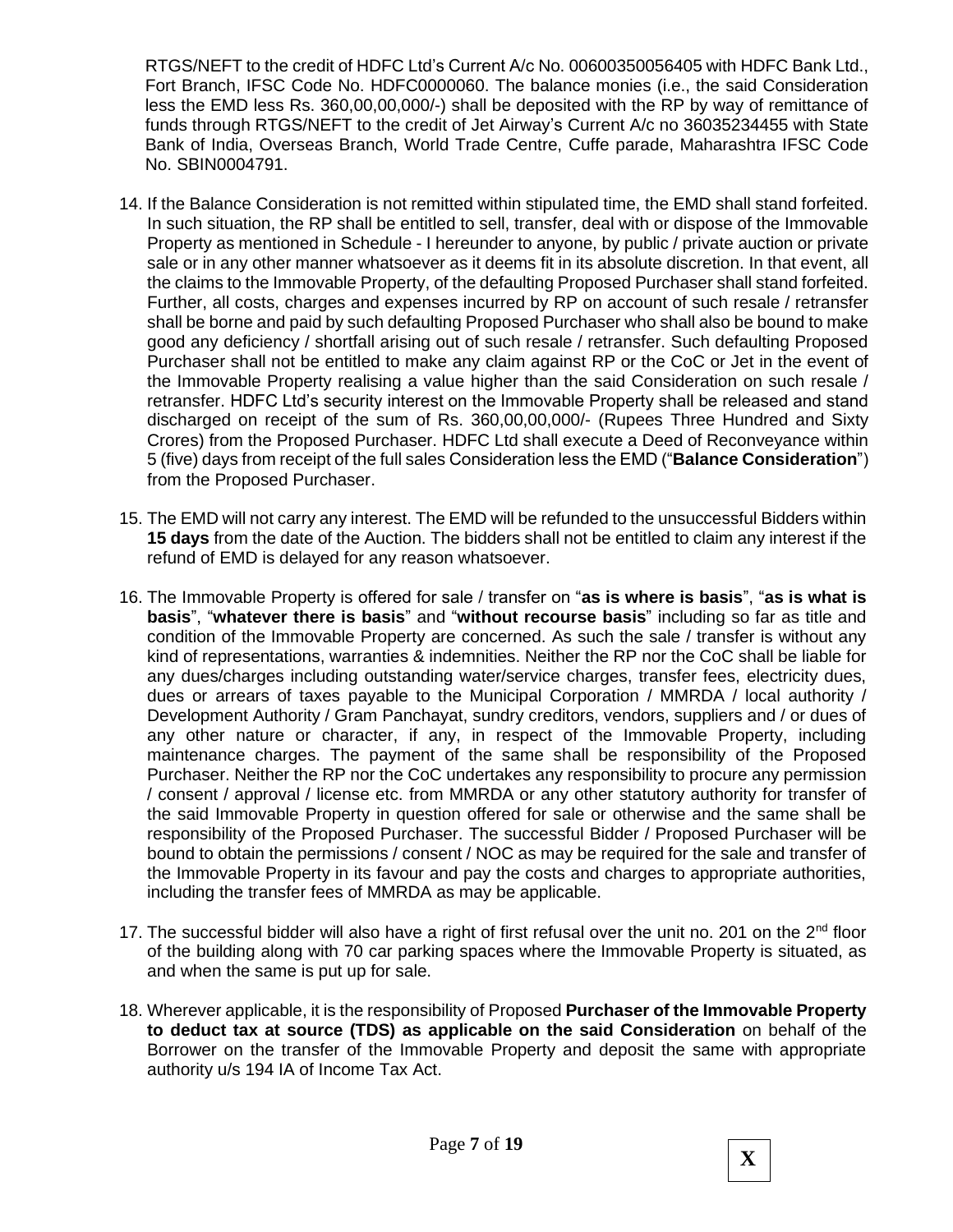- 19. The particulars in respect of the Immovable Property specified in the Sale Notice and Bid Documents, including the area and measurement thereof, have been stated to the best of the information and knowledge of RP and RP shall not be responsible for any error, misstatement or omission in the said particulars. The Bidders are therefore requested in their own interest, to satisfy themselves with regard to the above and all other relevant details / material information pertaining to the Immovable Property, before submitting the bids.
- 20. The Bidders are bound by the principle of caveat emptor (Buyer Beware).
- 21. No failure or delay by RP in exercising any right, power or privilege hereunder shall operate as a waiver thereof, nor shall any single or partial exercise thereof preclude any other or further exercise thereof or the exercise of any other right, power or privilege hereunder and/or under applicable law.
- 22. The RP reserves its right to accept or to reject the highest, any or all bids without assigning any reason whatsoever and in case all the bids are rejected, either to hold negotiations with any of the Bidders or to sell / transfer the Immovable Property by another public / private auction or by private treaty to any of the Bidders or any other party / parties. The decision of RP in this regard shall be final and binding on all concerned.
- 23. The RP shall not incur any liability in any manner whatsoever for any loss or injury caused to the Bidder(s)/ Proposed Purchaser(s) resulting directly from the use of the information provided by the RP including, but not limited to, any consequential, incidental, indirect, special, or punitive damages.
- 24. The RP does not warrant the accuracy or completeness of the information contained herein or as to the existence of other facts which might be significant / material and shall not accept any responsibility or liability whatsoever for use of or placing reliance upon the publication or any of the contents hereof. Neither the Sale Notice nor any information made available to the public whether directly by RP or indirectly through its agents, constitutes etc. should be construed as any recommendation, expression of opinion or advice.
- 25. The Bidders are advised in their own interest to satisfy themselves with regard to the title and correctness of other details pertaining to the Immovable Property including the size/area of the Immovable Property in question as also ascertain any other dues / liabilities / encumbrances to which it is subject from the concerned authorities / body / person etc. to his/her/its/their satisfaction before submitting the bids. No queries in this regard shall be entertained whether before or after the date of auction. The Immovable Property offered for sale / transfer will be **open for inspection for prospective bidders on 19th June 2020 between 11:00 a.m. to 1:00 p.m**. Bidders are requested to prior intimate (at least 24 hrs. before) the Resolution Professional via email at [rp.jetairways@in.gt.com](mailto:rp.jetairways@in.gt.com) about the visit and to provide the details of the member/s visiting for inspection. Only Authorized members from Bidders team will be allowed for inspection, so it is necessary the members visiting for inspection should carry duly valid Identity card, else inspection of property will not be allowed. Further, member/s visiting for inspection is expected to make their own arrangements including accommodation and transportation for the Site Visit.
- 26. The Bidders shall not raise any grievance / complaint and shall not be permitted to withdraw the bid/s after his/her/their/its bid is accepted by RP, either on the ground of discrepancy in size/area, defect in title or on any other ground whatsoever. After the bid is accepted by RP, such successful Bidder / Proposed Purchaser, shall be deemed to have unconditionally accepted all the terms and conditions of sale / transfer of the Immovable Property as mentioned in the

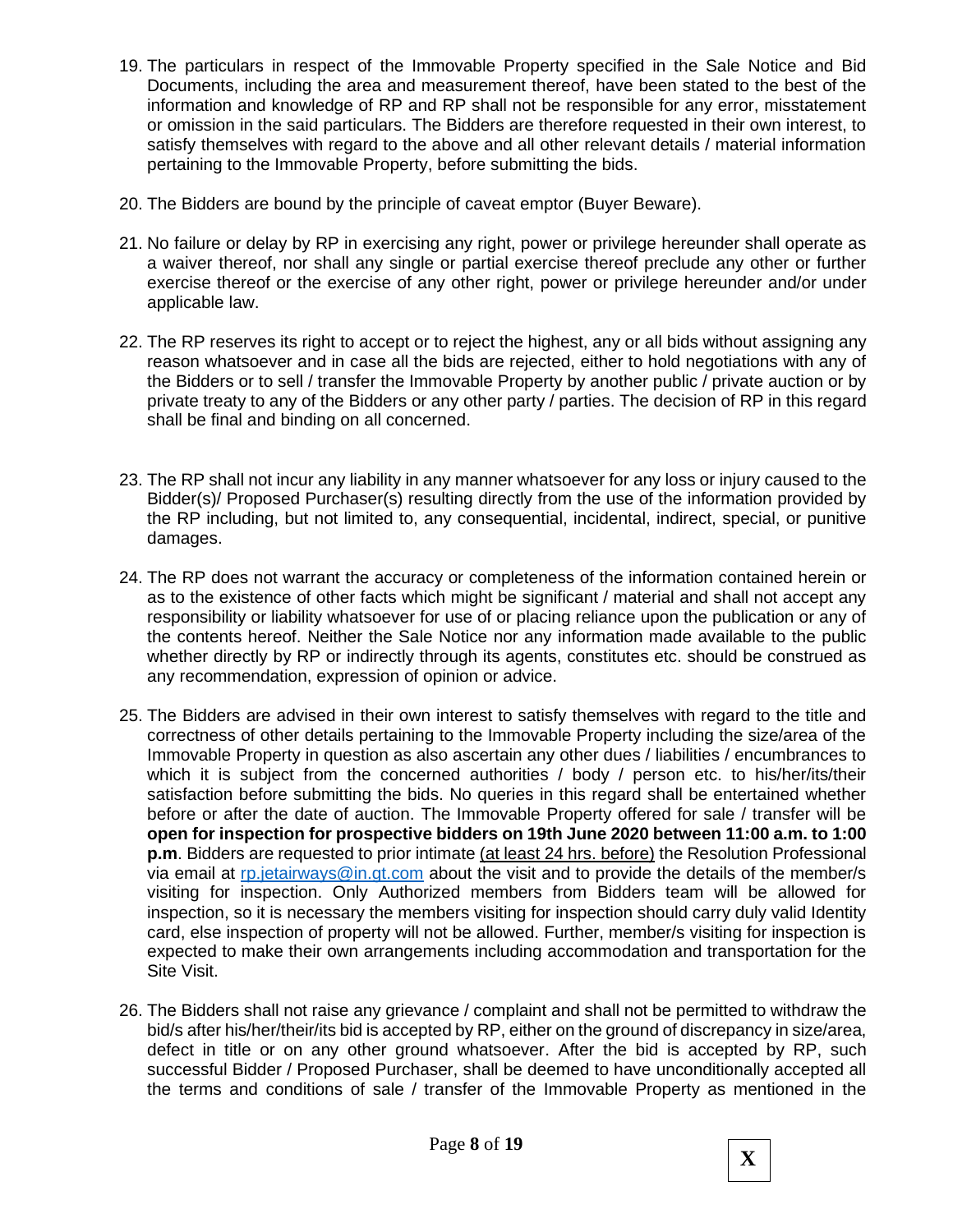Schedule – I hereunder and further shall be deemed to have waived all objections as to the title, description, measurements etc. in respect of the Immovable Property.

- 27. Any error, mis-statement or omission shall not be a ground for annulment of the sale / transfer and shall neither discharge the successful Bidder/ Proposed Purchaser of his/her/ its obligations nor entitle such successful Bidder / Proposed Purchaser to claim any compensation. The Proposed Purchaser shall be bound by the regulations of the local / any other authority, body, person etc. whether statutory or otherwise as may be applicable with regard to the use, occupation and disposal of the Immovable Property.
- 28. The successful Bidder / Proposed Purchaser shall be required to bear / pay all expenses including but without limitation stamp duty, registration charges, society dues or any dues of like nature payable to any association formed under any statute , GST, municipal taxes, cess, transfer fee, premium and /or other expenses / charges incidental thereto in connection with transfer / sale of the said Immovable Property in his / her / their / its name(s).
- 29. After acceptance of the bid/offer by RP, the Immovable Property shall remain and be at the sole risk of the successful Bidder / Proposed Purchaser in all respects including but not limited to loss or damage caused by fire, theft, force majeure or other risks from the date of acceptance of the offer by RP till the conclusion of sale / transfer.
- 30. The movable properties / items / goods etc. lying in the Immovable Property, if any, are not offered for sale / transfer and the Proposed Purchaser shall, at the request of RP, hold it in trust and/or as agent of RP upon being called upon to do so and shall strictly act in accordance with or abide by the instructions / directions of RP with regard to its disposal.
- 31. The intending bidder(s) may, if they so desire, inspect the **relevant documents of title and papers pertaining to the Immovable Property** in question available with RP, these documents **will be uploaded in Virtual Data Room (VDR**) and access to the VDR will be provided to the **qualified bidders**. In the event the intending bidders fail or choose not to inspect / scrutinize / verify the right, title, interest of or otherwise the entitlement, authenticity, genuineness or marketability of title of the borrower(s) / mortgagor(s) / owner(s) or their predecessor(s) in title / mortgagee (s) to the Immovable Property offered for sale / transfer, it shall be presumed / deemed that the bidders / Proposed Purchaser wherever applicable have inspected / scrutinized / verified the documents of title and/or other papers pertaining thereto and further shall be imputed to have constructive notice of the contents thereof. The RP will not be bound to answer any requisitions on title.
- 32. RP shall be at liberty to amend/modify/delete any of the terms and conditions of the Auction at its sole discretion as may be deemed necessary or warranted in the light of the facts and circumstances of the case without giving any further notice to the Bidders / Proposed Purchaser and the Bidders/ Proposed Purchaser shall be deemed to have accepted such revised terms and shall accordingly be bound by them.
- 33. Where the Immovable Property is subject matter of any suit, application, proceedings or litigation (lis pendens) before any court, tribunal, forum or any other authority whether filed before or after the date of opening the bids or before / after acceptance of the bid by RP, the Bidders / Proposed Purchaser shall not claim any compensation, damages, interest etc. from RP or the CoC or HDFC Ltd in the event such court, tribunal, forum or any other authority annuls the sale / transfer or holds / declares the action initiated by the RP under the Insolvency and Bankruptcy Code, 2016 as illegal / irregular or for that matter upsets any prior order / direction passed in favour of RP at a later date or where title of the Proposed Purchaser is impeached on the ground that no case has arisen to initiate action and/or authorize sale / transfer or that due notice was not given or not received / served or that any one or more power(s) was improperly / irregularly exercised

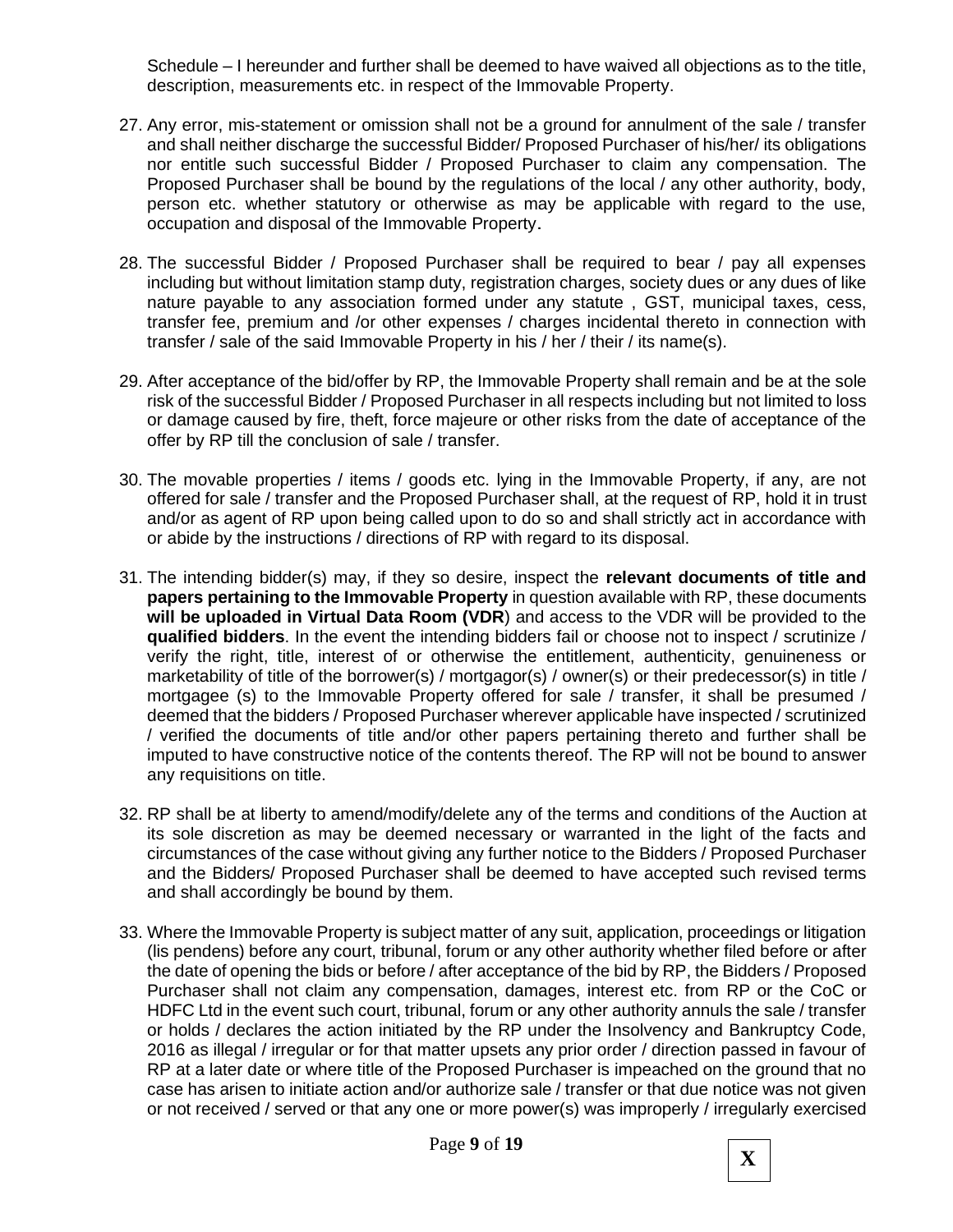by the RP, the sale / transfer in such an eventuality shall be subject to the outcome of such suit, application, proceedings or litigation and the Bidders / Proposed Purchaser shall abide by the order(s) / direction(s) that may be passed therein, without any recourse to the RP or the CoC or HDFC Ltd.

- 34. The invalidity or unenforceability for any reason of any one or more term(s) of the terms and conditions of sale / transfer shall not prejudice or affect the validity or enforceability of its other terms which shall continue to remain in full force and effect.
- 35. Where an intending bidder communicates his decision to withdraw his bid in writing to the RP at any time before the date of Auction, such intending bidder shall be entitled to refund of the EMD. The EMD will be refunded within **15 days** from the date of Auction. The bidders shall not be entitled to claim any interest if the refund of EMD is delayed for any reason whatsoever. Unless a bid is withdrawn, it shall constitute as an irrevocable bid and shall remain open for acceptance at the sole discretion of the RP on the date fixed for Auction.
- 36. The RP shall have the right, at its sole discretion, to cancel / postpone / defer / annul the Auction, whether before or after the scheduled date of auction, without assigning any reasons and without prior intimation / notice to the Bidders.
- 37. Subject to the provisions of the Insolvency & Bankruptcy Code, 2016 and notwithstanding anything contained hereinafter, any claim, dispute or difference arising between the Bidders / Proposed Purchaser and the RP in connection with the terms and conditions hereof or anything done or omitted to be done pursuant hereto shall be referred / submitted to the arbitration of a sole arbitrator to be appointed by the contesting parties. The Arbitration shall be held in Mumbai. The Arbitration shall be governed by the laws prevailing in India, more particularly, The Arbitration and Conciliation Act, 1996, or any modification or re-enactment in force at the relevant time. The Arbitration shall be conducted in English Language. Each party shall bear its respective cost / expenses of Arbitration.
- 38. Subject to the provisions of the Insolvency & Bankruptcy Code, 2016 any dispute / difference arising out of sale / transfer of the Immovable Property offered for sale / transfer or in respect of any of the terms hereof which cannot be submitted to arbitration under these presents for any reason are outside the scope / purview of arbitration whether on account of a subsequent legislation, amendment, reenactment, development etc. or otherwise for seeking any directions / orders necessary for the successful resolution of dispute through or incidental to arbitration (where such a need arises and if permissible under law), only the Courts in Mumbai shall have the exclusive jurisdiction to entertain, try and adjudicate such application / dispute to the exclusion of all other Courts.
- 39. Bidders / Proposed Purchasers are requested to deal only with Mr. Jatender Pal Singh or any other person as authorised by him in writing and should not deal with and/or refrain from dealing with any other individuals / persons claiming to be agents of the RP. The RP shall not be liable in any manner if loss, damage or harm is caused or occasioned to the Bidders / Proposed Purchaser for having directly dealt with individuals or persons claiming to be the agents of RP. Under no circumstances should the Bidders / Proposed Purchasers pay cash or otherwise hand over cheques / pay orders / demand drafts or prepaid instruments favouring RP or payments in any other form (including electronic) or mode to any individual or third party.
- 40. The RP reserves the right to annul the Auction at any time prior to its closure without any liability or obligation for acceptance / rejection of bids and without assigning any reason whatsoever.
- 41. If any provision / clause / term / condition of this document or any other document executed by the bidder(s) in this connection is held or declared to be invalid by a court of competent

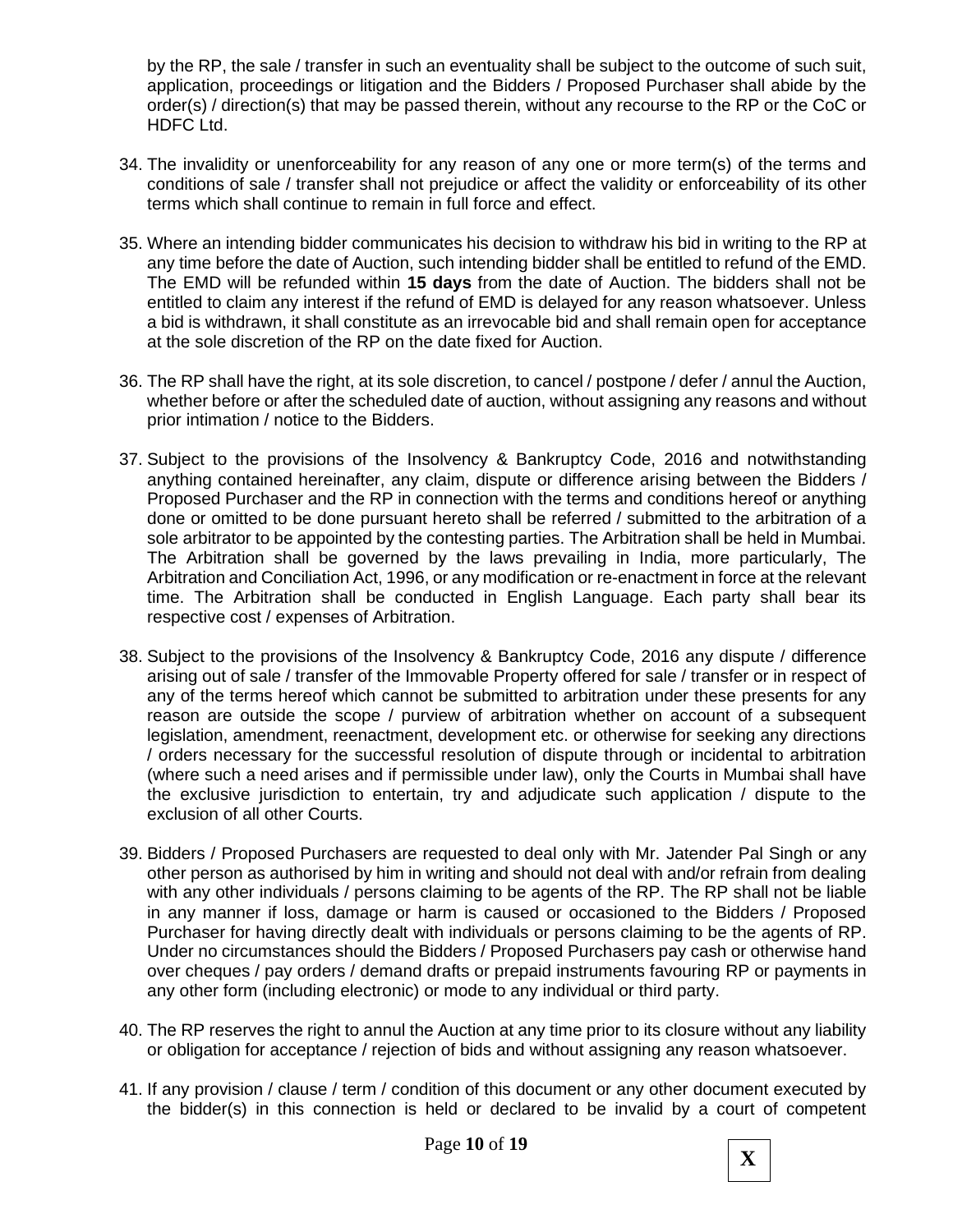jurisdiction, all other provisions / clauses / terms / conditions hereof or such other document shall remain in full force and effect.

- 42. The intending bidders are required to notify the RP whether he/she/it is a resident of India or a Non-Resident of India or a Person of Indian Origin or any subsequent change in such status. Where the bidder(s) or any of them is/are Non Resident Indian(s) or Person(s) of Indian Origin as per the provision of the Foreign Exchange Management Act, 2000, or any other law in force in India, such bidder(s) shall have obtained all permissions, authorizations, approvals, sanctions and fulfilled all conditions prescribed therein as may be required.
- 43. Only those Bidders who have been registered with the Auctioneer & approved by the RP and who have deposited the required EMD amount and other necessary documents with RP along with this E-auction Bid Document within the specified time will be allowed to participate in the Auction.
- 44. Each Bidder represents that it is eligible under all applicable laws to participate in the Auction and to hold title to the Immovable Property.
- 45. In the event of acceptance of the winning bid in the Auction, such Bidder shall unconditionally and irrevocably fulfil the obligations set out in the Bid Documents.
- 46. The Proposed Purchaser shall not have claim of any nature whatsoever against RP for any reason whatsoever.
- 47. Neither the RP nor the Auctioneer will be held responsible for any failure of power, network, server, hosting server, internet connectivity, ISP or otherwise.
- 48. All bids placed as per this E-auction Bid Document and through Auction are legally valid bids and would be considered as the bids from the bidder himself/herself/itself. Once the e-bid is placed, the bidder cannot reduce or withdraw the bid for whatever reason. If done so, RP will forfeit the EMD.

I / We have read and understood fully the terms and conditions specified in the Sale Notice of the Immovable Property as mentioned in the Schedule - I hereunder and the terms and conditions mentioned above in this E-auction Bid Document and I/we unconditionally submit to the terms and conditions of sale / transfer, declaration and other documents.

| $\boldsymbol{\mathrm{X}}$ | (Signature of the Bidder(s))<br>(With Company Seal) |
|---------------------------|-----------------------------------------------------|
| $\mathbf{X}$              | (Full Name of the Bidder(s))                        |
| Place: _______________    |                                                     |
| Date:                     |                                                     |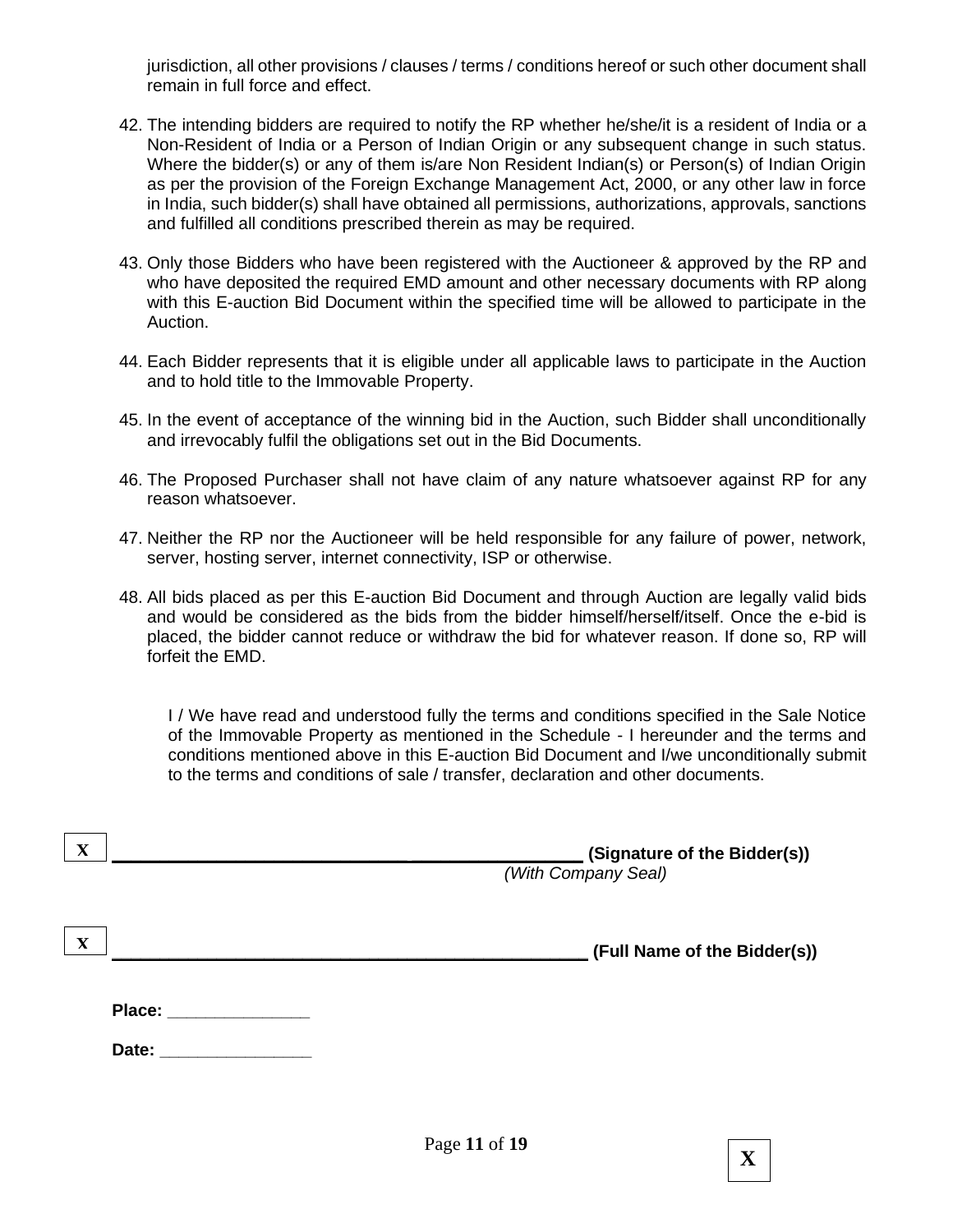# **SCHEDULE – I**

## **DESCRIPTION OF THE IMMOVABLE PROPERTIY/SECURED ASSET TO BE SOLD**

All that area admeasuring approximately 1,69,983 square feet Saleable area /built up area comprised of 3<sup>rd</sup> and 4<sup>th</sup> floors of the building known as "Jet Airways Godrej BKC" situated at Plot No. C-68, G-Block, Bandra-Kurla Complex, C.T.S. No. 4207 of Village Kole Kalyan, Taluka Andheri, Mumbai Suburban District in the State of Maharashtra, together with the right to use 138 car parking spaces.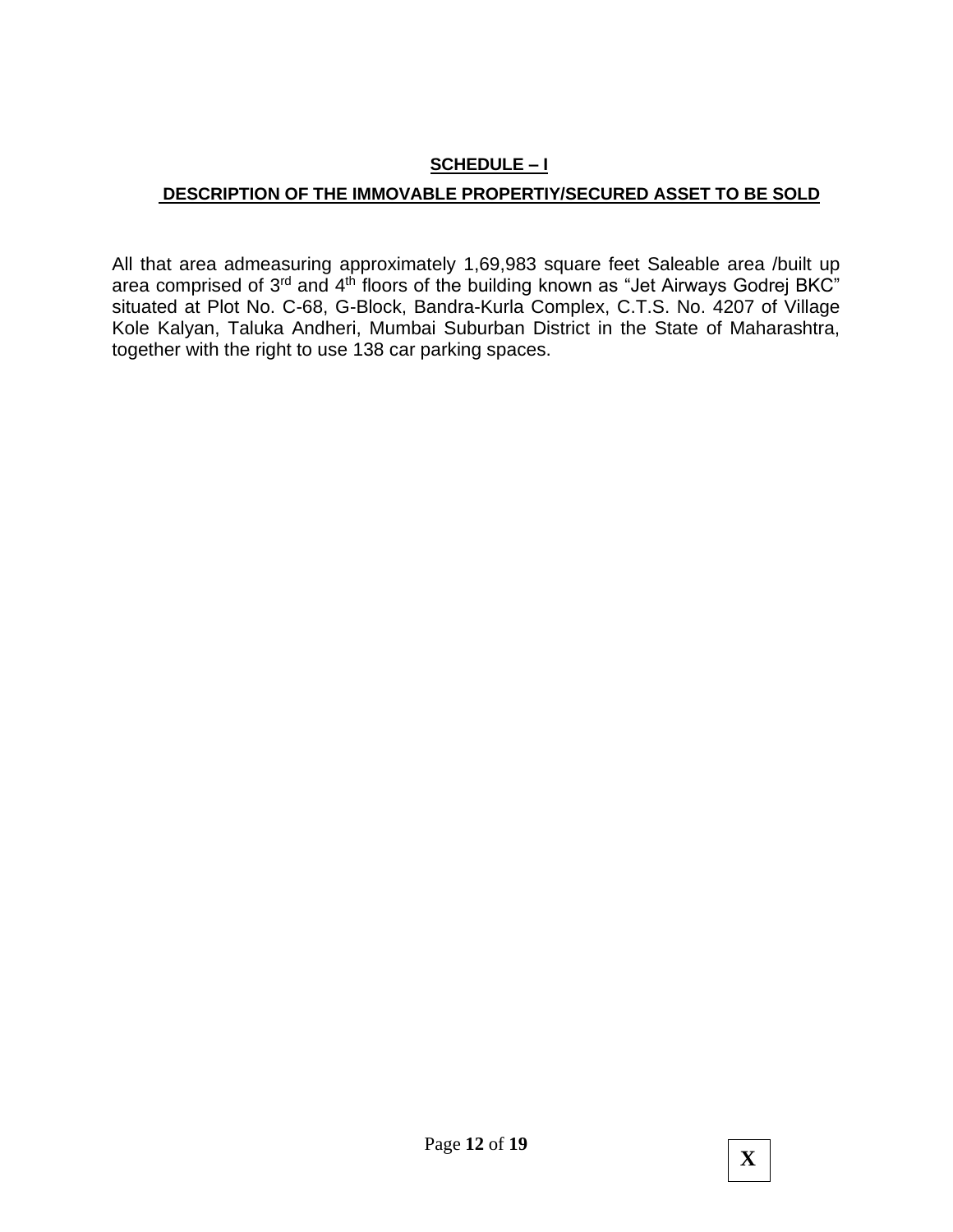## **INSTRUCTIONS FOR FILLING UP THE BID DOCUMENT:**

The E-auction Bid Document should be duly filled up and signed and should be accompanied by a

copy of any of the following documents / Proof of Identity etc. of the Bidder(s).

- In case of an **Individual**, self-attested copies of:
	- Passport
	- PAN Card
	- Driving License
	- Voter's Identity Card
	- Photo Ration Card
	- Photo Debit / Credit Card issued by a Bank
	- Any other identification with Photograph (subject to satisfaction of the RP).
- In case of a **Sole Proprietorship Concern**, a Bank Confirmation should be furnished to the effect that the individual signing / executing the E-auction Bid Document is the sole proprietor thereof and further stating that the Account from which payments are made is maintained / operated by and in the name of the Sole Proprietorship Concern. The E-auction Bid Document should be signed / executed by the Sole Proprietor and the seal / stamp of the Sole Proprietorship Concern should be affixed wherever required. In addition to the above, a PAN Card or any other document like Sales Tax / VAT / GST etc. registration certificate in the name of the sole proprietorship concern should also be furnished.
- In case of a **Partnership Firm** (including a Limited Liability Partnership Firm i.e. LLP), a certified true copy of the Partnership Deed along with the proof of registration of the firm with the Registrar of Firms / Registrar of Companies should be submitted. The E-auction Bid Document should be jointly signed / executed by all the partners of the firm or by such partner/s holding a valid and express authority from the other partners, duly empowering any such one or more partner/s to execute, submit bids(s) on behalf of the Partnership Firm and/or otherwise represent the Partnership Firm subject however to the provisions contained in the Indian Partnership Act / the Limited Liability Partnership Act, as the case may be. The seal / stamp of the Partnership Firm should be affixed wherever required.
- In case of a **Company,** a certified true copy of the Certificate of Incorporation, Memorandum and Articles of Association along with necessary Resolutions of the Company should be submitted. The E-auction Bid Document should be signed / executed by the Director/s / Authorised Signatories empowered to sign and represent the company as per the resolutions passed from time to time and/or as set out in the Memorandum and Articles of Association of the Company subject however to the provisions contained in the Companies Act, 1956 / the Companies Act 2013. The Common Seal / stamp of the Company should be affixed wherever required. The main objects of the company and/or other objects incidental to the main objects as enshrined in the Memorandum and Articles of Association of the Company should clearly include and/or indicate the power/right/authority of the Company to buy, purchase, hold or acquire immovable properties.
- In case of a **Trust**, a certified true copy of the Trust Deed clearly setting out the names of the beneficiaries along with the proof of registration of the Trust, if any, should be submitted. The

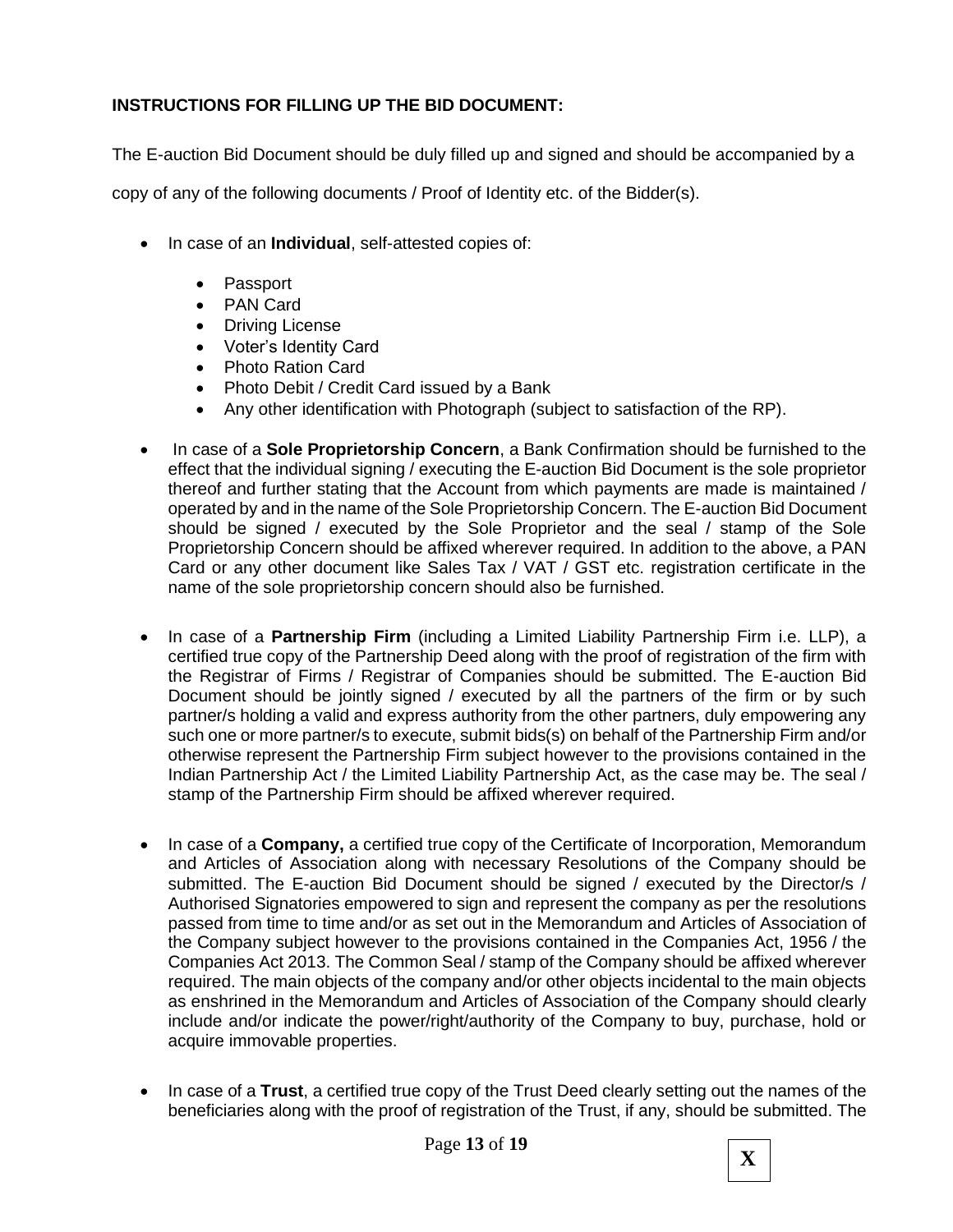E-auction Bid Document should be jointly signed / executed by all the Trustees or by such Trustee/s holding a valid and express authority from the other Trustees, empowering any such one or more Trustees/s to execute or submit bids(s) on behalf of the Trust and/or otherwise to represent the Beneficiaries of the Trust subject however to the provisions contained in the Indian Trusts Act or any other state or central legislation / enactment dealing with trusts. The seal / stamp of the Trust should be affixed wherever required. A Bank Confirmation should be furnished to the effect that the individual(s) signing / executing the Bid Document(s) is/are the Trustee(s) thereof and further stating that the Account from which payments are made is maintained / operated by and in the name of the Trustee(s) of the Trust on behalf of the individuals beneficially entitled to the amounts in the said account and the amounts form part of the Trust Property. The main objects of the Trust and/or objects incidental to the main objects as enshrined in the Trust Deed should clearly include and/or indicate the power/right/authority of the Trustees to buy, purchase, hold or acquire immovable properties.

• In case of a **Hindu Undivided Family (HUF),** a certified true copy of the HUF Declaration clearly setting out the names of all the members / co-parceners along with PAN Card in the name of the Karta of the HUF should be submitted. The E-auction Bid Document should be signed / executed by the Karta on behalf of the HUF or any other coparcener empowered to represent the HUF. The seal / stamp of the HUF should be affixed wherever required. A Bank Confirmation to the effect that the individual signing / executing the Bid Document, Declaration etc. is the Karta thereof and further stating that the Account from which payments are made is maintained / operated by and in the name of the HUF should be furnished. The Bank should also confirm the names of the members and/or coparceners of the HUF in writing.

Full signature of the bidder(s) along with stamp / seal wherever necessary is also required to be affixed on each page at the place marked [X] in token of acceptance of the terms and conditions of the auction sale.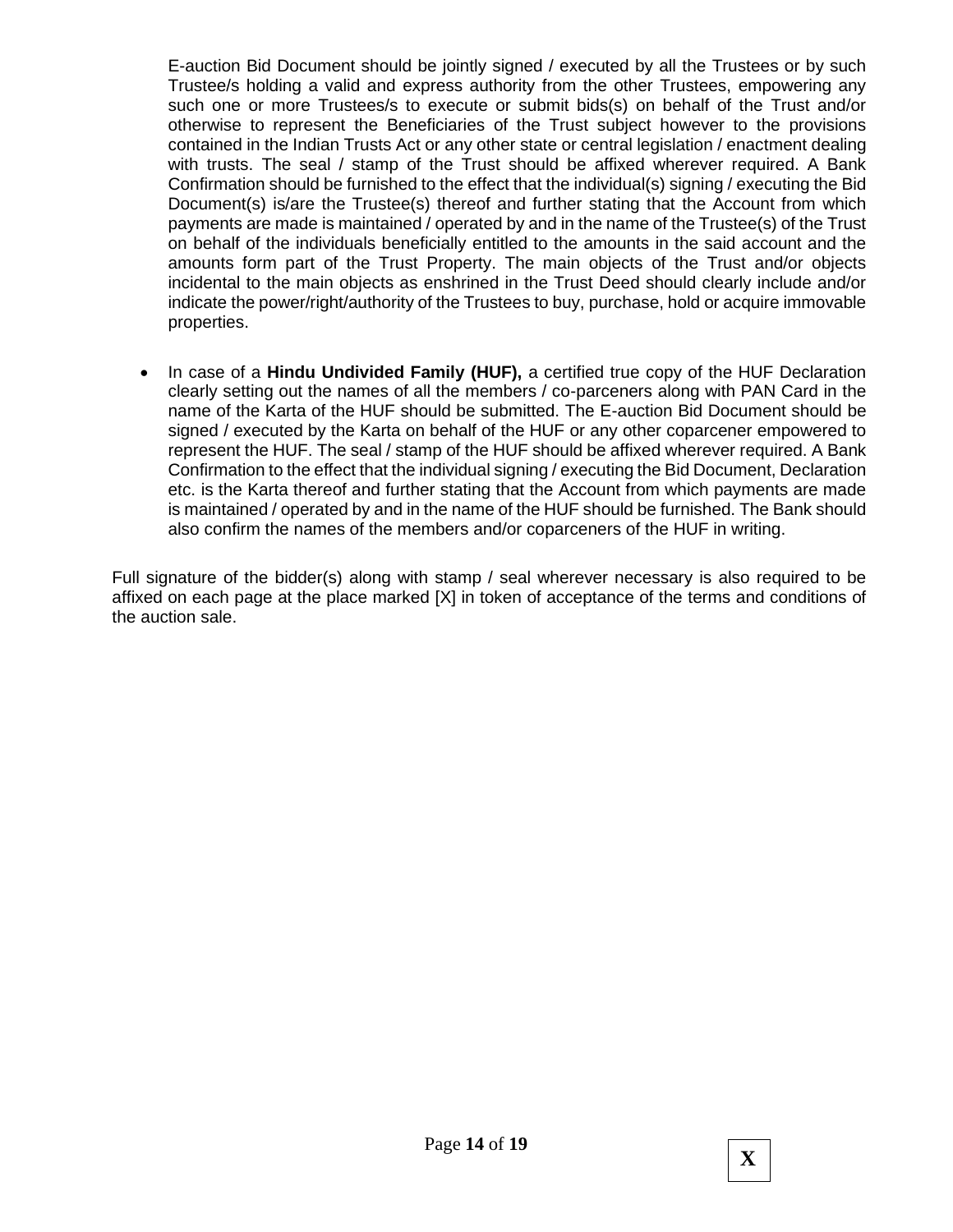## **DECLARATION**

**The Resolution Professional,** Jet Airways (India)Limited, Global One, Jet Airways, 3rd Floor, 252 LBS Marg, Kurla West, Mumbai 400070.

Dear Sir,

- 1. I/We, the bidder(s) aforesaid do hereby state that, I/we have read the terms and conditions for sale / transfer of the said Immovable Property mentioned in the Sale Notice, Bid Documents, and understood them fully. I/We, hereby unconditionally agree to comply with and to be bound by the said terms and conditions of the Bid Documents.
- 2. I/We further declare that I/we intend to purchase the Immovable Property from Jet Airways India Limited and that the information furnished by me/us in the Bid Documents is true and correct. I/We understand / agree that in the event any of the statement/information furnished by me/us is found to be incorrect and/or untrue and/or I/we default in making payment within the stipulated period or otherwise fail to comply with the terms and conditions of the Bid Documents, my / our bid/offer shall be treated as invalid and liable to be rejected and in such an eventuality the Earnest Money Deposit (EMD) deposited with RP shall stand forfeited and RP shall be at liberty to annul the sale or transfer / withdraw its acceptance to the offer made to me/us at any point of time. I/We also agree that after acceptance of my/our bid/offer, for purchase of the Immovable Property, by RP, if I/we fail to act upon the terms & conditions of the Bid Documents or am / are not able to complete / conclude / consummate the transaction within the time limit specified in the Bid Documents for any reason whatsoever and / or fail to fulfill or comply with any / all the terms & conditions of the Bid Documents, EMD deposited with RP by me / us shall be liable to be forfeited by RP

Notwithstanding what is stated hereinabove and in the event RP decides not to cancel / annul the offer, I / we hereby declare and confirm that RP shall have the right to proceed against me / us for specific performance of the contract, without prejudice to its other rights and remedies.

- 3. I/ We hereby declare and confirm that the Immovable Property is offered for sale / transfer on "**as is where is basis**", "**as is what is basis**", "**whatever there is basis**" and "**without recourse basis**" including so far as title and condition of the Immovable Property are concerned. As such the sale / transfer is without any kind of representations, warranties & indemnities. I/ We hereby declare and confirm that I/we have independently ascertained the title to the Immovable Property and RP's authority to sell the same and I/we shall not hold RP responsible for any loss or damage suffered by me/us for the reasons aforesaid or otherwise.
- 4. I / We hereby declare that the amount tendered / paid by me/us towards the EMD and/or the amounts that will be tendered / paid by me/us or caused to be tendered / paid on my/our behalf in future towards the said Consideration (being the sale price of the Immovable Property) in the event my/our offer is accepted by RP), is / shall be generated through legitimate sources and does not / shall not include directly or indirectly any proceeds derived/arising out of any

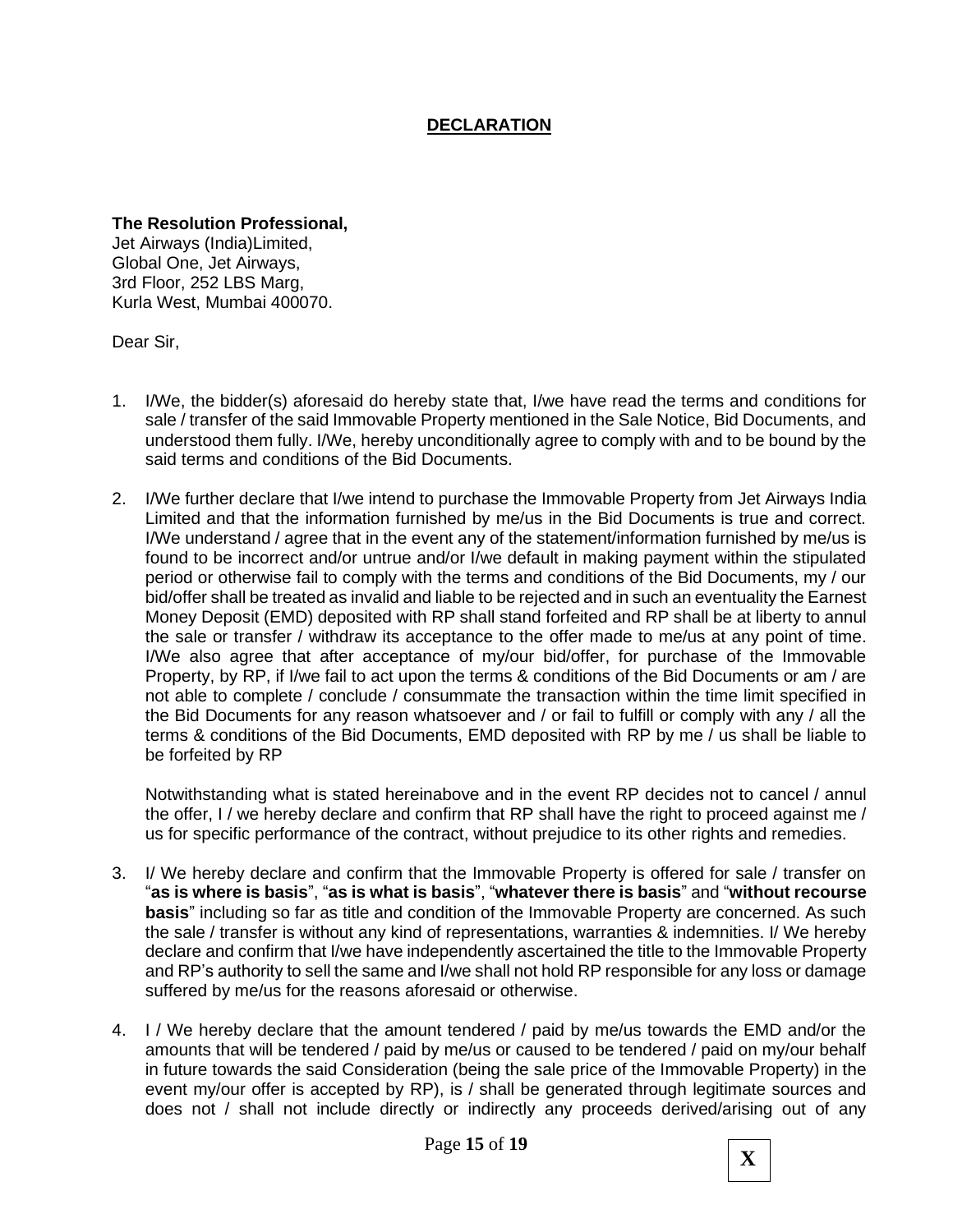scheduled offence committed/abetted by me/us and/or is not designed/intended for the purpose of contravention or evasion under the Prevention of Money Laundering Act, 2002, the Rules framed thereunder and guidelines issued by the National Housing Bank (NHB) on Anti Money Laundering, or under any other law for the time being in force.

- 5. I/We hereby covenant, agree and undertake to indemnify and keep indemnified, save harmless the RP, the CoC and HDFC Ltd against any loss that may be caused or occasioned on account of breach of the terms and conditions of sale / transfer whether by me/us including but not limited to the Bid Documents, Sale Notice etc. or in the event any of my/our representations, statements, disclosures etc. whether under the Know Your Customer (KYC) Guidelines and/or the Prevention of Money Laundering Act, 2002, or otherwise turns out to be false or incorrect for any reason whatsoever or for that matter any material information is suppressed and also against all costs, losses, charges, expenses, damages or payments whatsoever that RP, the CoC and /or HDFC Ltd may be liable to pay, suffer or incur consequent upon any act, deed, matter or thing done or executed or omitted by me/us or my/our agent/s, substitute/s.
- 6. I / We am / are aware that in the event the RP perceives, construes or has reason to believe that any one or more transactions / payments made by me/us as dubious, suspicious or undesirable (which reasoning shall be final and binding upon the Bidders / Proposed Purchaser and shall not be open to challenge), RP reserves the right to unilaterally withdraw, cancel and/or annul the transaction / sale without assigning any reasons and inform / intimate such law enforcement agencies as it may be deemed fit and proper for investigation.
- 7. I / We am / are aware that if, for any reason the amounts tendered by me / us towards the said Consideration is attached and/or seized or rendered liable for attachment and/or seizure or any reason whatsoever in the hands of RP, the sale shall without any further act, deed or thing stand and/or be deemed to have been cancelled / annulled notwithstanding execution and/or registration of the Deed of Conveyance in my / our favour and I/we hereby agree and undertake to handover or cause to be handed over to RP, all the documents of title and other papers, sale certificate, possession receipts, letters etc. in my/our possession/custody/control immediately, without any demur or protest and render full co-operation to RP in every manner possible.
- 8. I/We hereby confirm that the entire / part of the said Consideration / sale price tendered rightfully belongs to me/us and the same has been paid from my/our account maintained with banks whether singly or jointly with others. I /We hereby confirm that the joint account holders have no objection to my/our making payment towards the said Consideration or any part thereof to RP for purchasing / acquiring the Immovable Property.
- 9. I/We are not disqualified in any manner and have full authority under all applicable laws to submit bids / offers and enter into binding obligations and execute agreements and I/we is/are not under any disability, restriction or prohibition that shall prevent me/us from performing or observing any of my/our obligations under the Auction and the Bid Documents.
- 10. I /We am /are satisfied with the procedure followed and compliances done by the RP and I/We have independently ascertained that no irregularity exists or has been committed by RP while exercising powers thereunder. If sale / transfer is vitiated on account of any one or more irregularities in the procedure, I shall not hold RP responsible in any manner for having exercised powers. I/We hereby unconditionally agree and undertake to abide by and / or comply with order(s) / direction(s), if any, passed or that may eventually / ultimately be passed in any suit, application, proceeding, litigation by a court, tribunal, forum or any other authority touching or concerning the Immovable Property.
- 11. I/We am/are aware of the inherent risks of purchasing the Immovable Property at an auction sale. I/We also confirm having perused / scrutinised / inspected or caused to have perused /

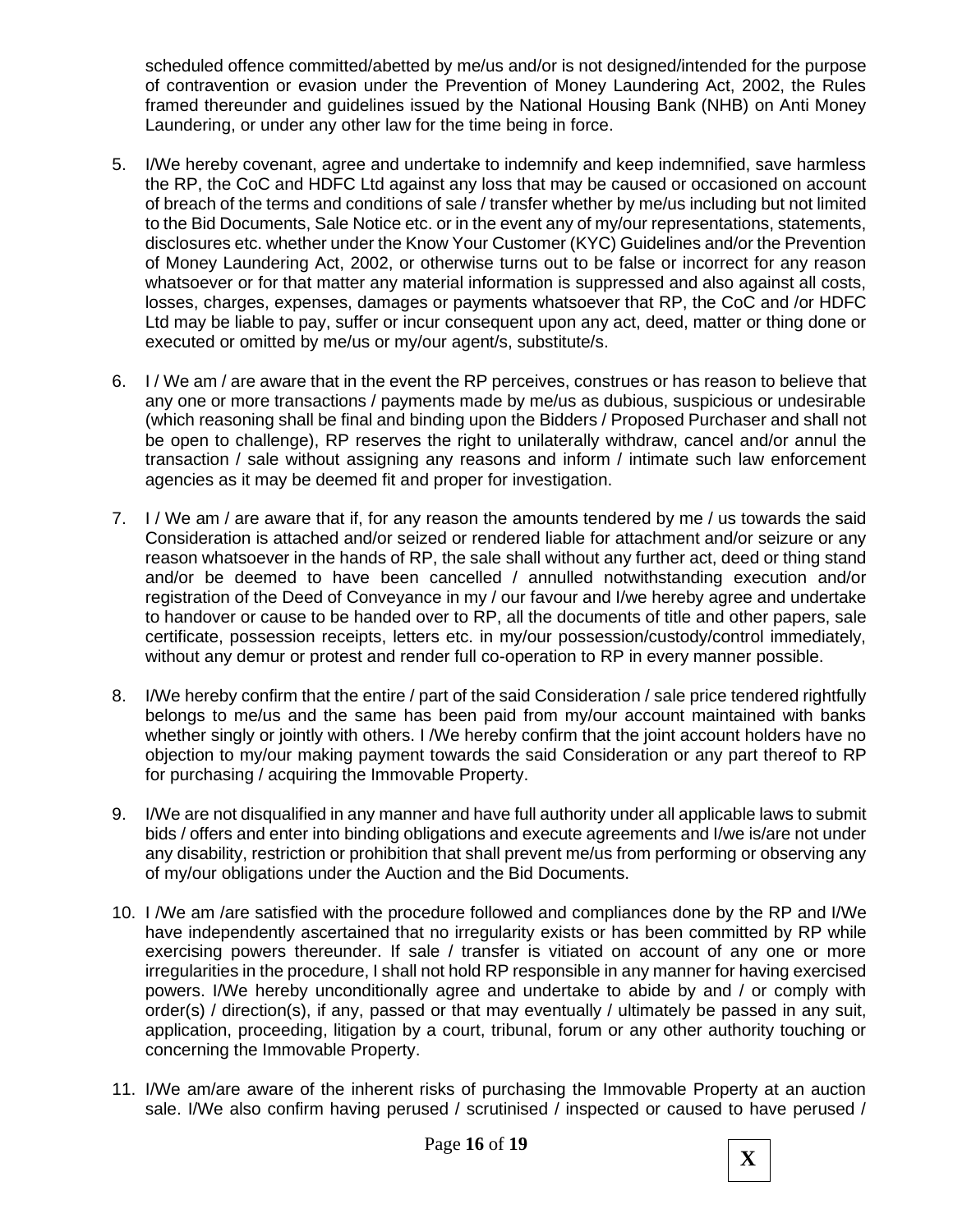scrutinized / inspected all the documents of title pertaining to the Immovable Property available with RP before submitting the Bid Document. I/We also confirm having physically inspected the Immovable Property and made necessary enquiries with the society / condominium / association / company / builder / local authority / gram panchayat / statutory corporation / registration office etc. I/We also confirm having apprised myself / ourselves as regards the nature of proceedings/suit pending before the court/tribunal/authority wherever applicable, prior to submitting the Bid Document.

- 12. I/ We hereby unconditionally declare and confirm that where the Immovable Property is subject matter of any suit, application, proceedings or litigation (lis pendens) before any court, tribunal, forum or any other authority whether filed before or after the date of opening the bids or before / after acceptance of the bid by RP, the CoC and/or HDFC Ltd, I/ we shall not claim any compensation, damages, interest etc. from RP in the event such court, tribunal, forum or any other authority annuls the sale / transfer or holds / declares the action initiated by the RP under the Insolvency and Bankruptcy Code, 2016 as illegal / irregular or for that matter upsets any prior order / direction passed in favour of RP at a later date or my/our title is impeached on the ground that no case has arisen to initiate action and/or authorize sale / transfer or that due notice was not given or not received / served or that any one or more power(s) was improperly / irregularly exercised by the RP, the sale / transfer in such an eventuality shall be subject to the outcome of such suit, application, proceedings or litigation and I/ we shall abide by the order(s) / direction(s) that may be passed therein, without any recourse to the RP, the CoC and/or HDFC Ltd.
- 13. I / We unconditionally and irrevocably declare and confirm that I / we shall take possession of the Immovable Property at the price quoted by me / us at the Auction and on the terms and conditions specified herein by RP. All prices quoted shall be legally binding on me / us. Failure to honour the bids placed during bidding shall render me / us liable for penal action as deemed fit by RP including forfeiture of the EMD.
- 14. Notwithstanding the above and despite having been informed about the potential risks of purchasing an immovable property / secured asset in an auction sale by the RP, I shall not hold RP responsible for consequences arising out of any non-disclosure / erroneous disclosures or omissions of facts by RP or his representatives and I exonerate the RP from all such nondisclosures / omissions.
- 15. I/We hereby confirm and agree to be bound by the terms and conditions of the Bid Documents including but not limited to the Sale Notice.
- 16. I/We hereby undertake that in the event my/our bid is accepted, I/we shall make all necessary applications for receipt of permission / approval / NOC from the appropriate authority for such sale / transfer and RP shall not be responsible for the same in any manner whatsoever.
- 17. I/ we hereby understand, agree, confirm and declare that in the event my/our bid is not accepted by RP or withdrawn by us, I/ we shall not be entitled to any interest on return of the EMD deposited by us with RP.
- 18. I/ we hereby declare and confirm that RP/ shall have the right, at its sole discretion, to cancel / postpone / defer / annul the Auction, whether before or after the scheduled date of auction, without assigning any reasons and without prior intimation / notice to the Bidders.
- 19. I/We hereby understand and agree that the responsibility of preserving and maintaining the confidentiality and secrecy and security of my/our Login ID and transaction password (as also that of "secret question"/ "secret answer" combination) provided by the Auctioneer solely rests upon me/us and I/we shall be solely responsible for any breach/loss in this respect. I/we also

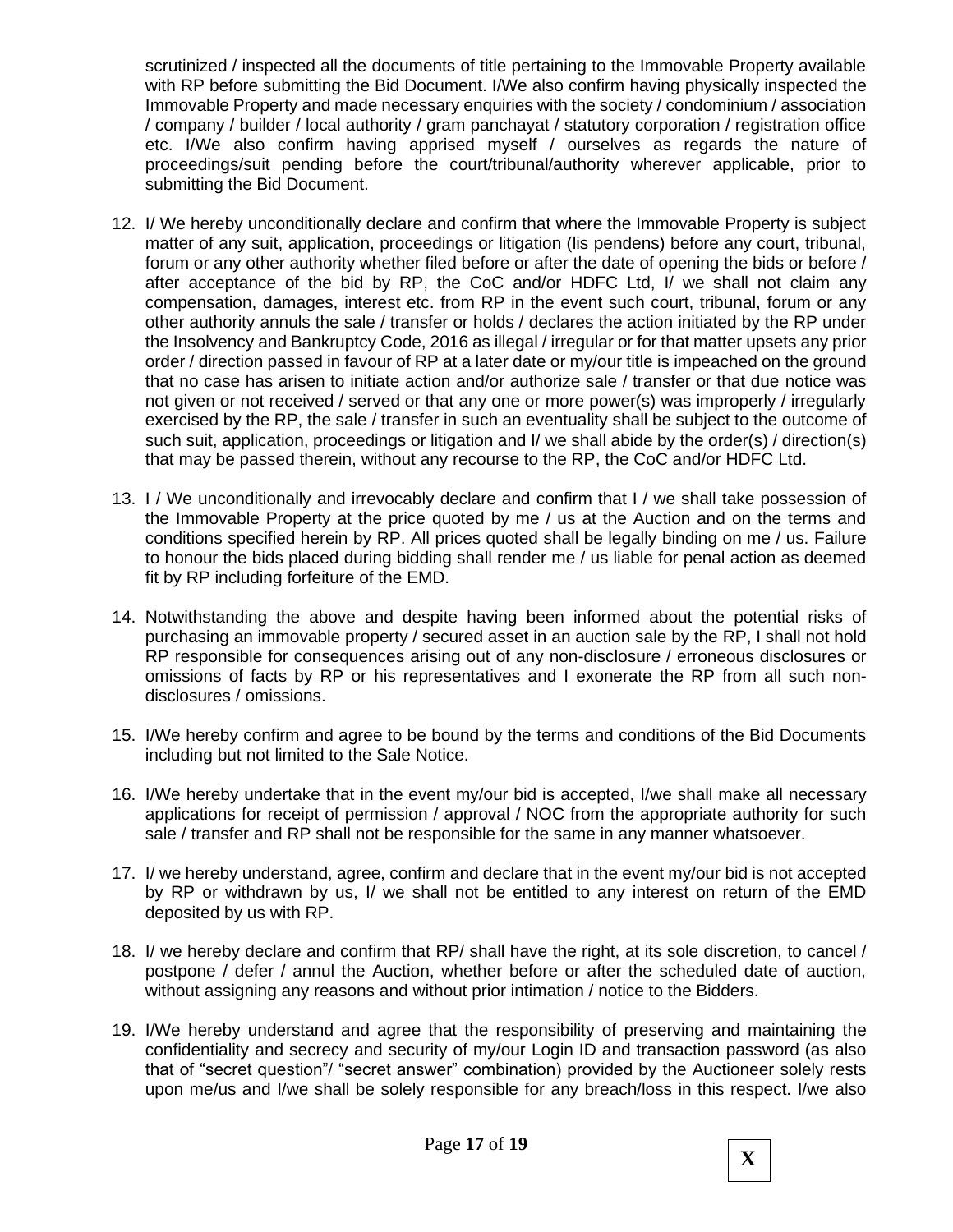understand and agree that without authorized written instructions from me/us, new password shall not be re-issued by the Auctioneer.

- 20. I/We undertake that the RP / Auctioneer shall not be liable/responsible for any interruption in ebidding service caused by any means. The RP / Auctioneer makes no warranty with respect to any software, product, configuration or system tested, analyzed or reviewed by them and does not warrant that they are without defect or error, except as expressly set forth herein.
- 21. I/We confirm that the information furnished by me/us to herein is all true and correct and no material facts have been concealed by me/us. I am competent and authorized to enter into agreements on behalf of my Company / firm / HUF.
- 22. I/We are not an ineligible person in terms of provisions of Section 29A of the IBC. We are a 'fit and proper' person and do not suffer from any legal disability under the applicable laws and any material adverse change affecting ineligibility in terms of provisions of Section 29A of the IBC shall be intimated immediately to the RP.

Capitalised terms used herein but not defined shall have the same meaning as ascribed to these terms under the Bid Document and the E-Auction Bid Document.

| Date:                                                                                                                               | Yours faithfully,                                                               |
|-------------------------------------------------------------------------------------------------------------------------------------|---------------------------------------------------------------------------------|
| Place:<br><u> Listen van die Stad van die Stad van die Stad van die Stad van die Stad van die Stad van die Stad van die Stad va</u> |                                                                                 |
|                                                                                                                                     | <b>FULL NAME &amp; SIGNATURE OF THE</b><br><b>BIDDER(S)</b> (With Company Seal) |
| <b>Address - Office</b>                                                                                                             | <u> 1980 - John Stein, Amerikaansk politiker (* 1918)</u>                       |
|                                                                                                                                     |                                                                                 |
| Residence                                                                                                                           |                                                                                 |
|                                                                                                                                     |                                                                                 |
| Tel.No. Office                                                                                                                      |                                                                                 |
| Mobile No.                                                                                                                          | <b>Fax No.:</b><br><u> 1990 - Andrea Maria Alemania (h. 19</u>                  |
| e-mail address                                                                                                                      |                                                                                 |